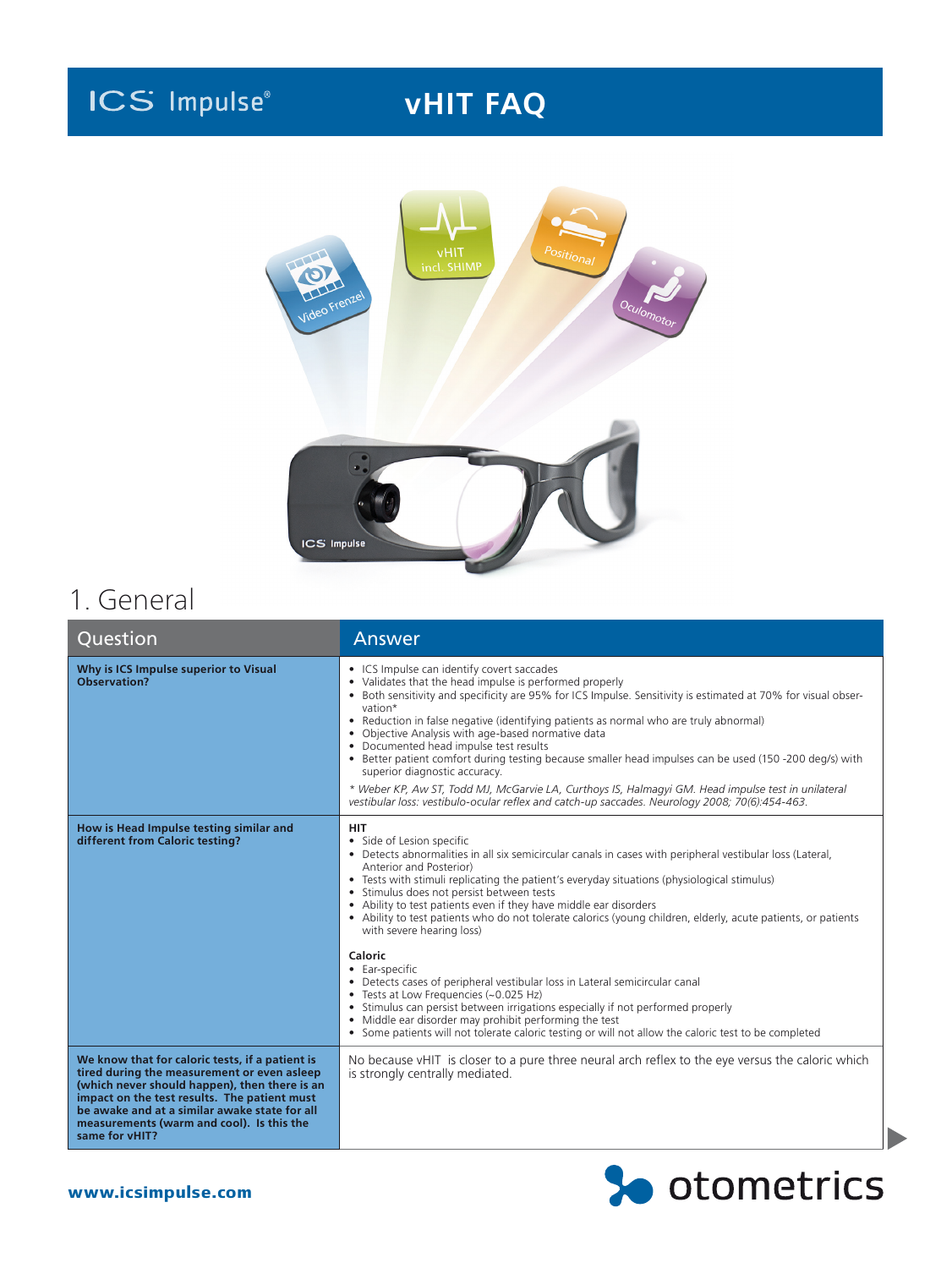## 2. Data Collection

| Question                                                                                                                                                                                                       | Answer                                                                                                                                                                                                                                                                                                                                                                                                                                                                                                                                                                                                                                                                                                                                                                                                                                                                                                                                                                                                                                                                                                                                                                                                                                                                                                                                                                                                                                                                                                                                                                                                                                                                                                                                                                                                                                                    |
|----------------------------------------------------------------------------------------------------------------------------------------------------------------------------------------------------------------|-----------------------------------------------------------------------------------------------------------------------------------------------------------------------------------------------------------------------------------------------------------------------------------------------------------------------------------------------------------------------------------------------------------------------------------------------------------------------------------------------------------------------------------------------------------------------------------------------------------------------------------------------------------------------------------------------------------------------------------------------------------------------------------------------------------------------------------------------------------------------------------------------------------------------------------------------------------------------------------------------------------------------------------------------------------------------------------------------------------------------------------------------------------------------------------------------------------------------------------------------------------------------------------------------------------------------------------------------------------------------------------------------------------------------------------------------------------------------------------------------------------------------------------------------------------------------------------------------------------------------------------------------------------------------------------------------------------------------------------------------------------------------------------------------------------------------------------------------------------|
| How does Impulse assist in performing proper<br>head impulses and making sure only quality<br>data is analyzed?                                                                                                | Performing a proper head impulse is important in order to properly diagnosis the patient. Impulse displays<br>training curves that assist in demonstrating how a good head impulse looks. The operator feedback tells<br>you if the head impulse is good or poor. If it is poor it tells you why: too slow, too much overshoot or wrong<br>planes stimulated.<br>For LARP/RALP the head position feedback ensures that the head is properly turned the correct amount of<br>degrees to isolate the canals which are being tested.<br>There are also 2 algorithms that assess if the head impulse is properly performed. If it is not then the head                                                                                                                                                                                                                                                                                                                                                                                                                                                                                                                                                                                                                                                                                                                                                                                                                                                                                                                                                                                                                                                                                                                                                                                                        |
|                                                                                                                                                                                                                | impulse will be rejected. The analysis algorithm looks at both the head and eye movement. If the patient is<br>not staring at the fixation dot the head impulse will be rejected.<br>All of these features ensure that only quality data is represented in the analysis. This increases your comfort<br>in providing a proper diagnosis.                                                                                                                                                                                                                                                                                                                                                                                                                                                                                                                                                                                                                                                                                                                                                                                                                                                                                                                                                                                                                                                                                                                                                                                                                                                                                                                                                                                                                                                                                                                  |
| Why is it important to calibrate each patient?<br>Why should default calibration only be used if<br>the patient cannot be properly calibrated?                                                                 | If possible you should <b>always</b> perform calibration. If the patient cannot see the laser calibration dots or<br>cognitively cannot perform the task take the default calibration values. Remember, the patient has to be<br>able to see the fixation dot or stare at something during the test.<br>Default calibration $\triangle$ value is = 21. Based on 25 patients range 24-51 (left) and 42-73 (right). By using the<br>default calibration, you could be introducing as much as 10% variability to the data collection results. This is<br>why it is important to calibrate the patient if possible; however, this variability is better than not being able<br>to test at all. See reference manual appendix 1 for more information regarding calibration.                                                                                                                                                                                                                                                                                                                                                                                                                                                                                                                                                                                                                                                                                                                                                                                                                                                                                                                                                                                                                                                                                    |
| Why is performing unpredictable head<br>impulses important? Why do we not want<br>the patient to be able to anticipate the head<br>impulse?                                                                    | We do not want the patient to try to compensate for their disorder. Randomizing head impulse direction<br>mainly affects the catch-up saccade pattern. If the head impulses are completely predictable, patients will<br>do better in making covert saccades (compensating). In order to show the deficit (which is the purpose of<br>the test), it's better to randomize the order.                                                                                                                                                                                                                                                                                                                                                                                                                                                                                                                                                                                                                                                                                                                                                                                                                                                                                                                                                                                                                                                                                                                                                                                                                                                                                                                                                                                                                                                                      |
| Why collect varying velocities?                                                                                                                                                                                | Recording of different velocities was interesting from a scientific point of view, because it told us that velocities<br>of about 150-200 deg/s for lateral head impulses and 100-150 deg/s for LARP/RALP are necessary to detect a<br>unilateral deficit reliably. The only reason for different velocities in clinics is that the 3D plots look much nicer.                                                                                                                                                                                                                                                                                                                                                                                                                                                                                                                                                                                                                                                                                                                                                                                                                                                                                                                                                                                                                                                                                                                                                                                                                                                                                                                                                                                                                                                                                             |
| What is the best velocity to use during testing<br>when trying to identify<br>unilateral deficits reliably?                                                                                                    | 150-200 deg/s for lateral and 100-150 deg/s for LARP/RALP. The lower limit is based on the following publi-<br>cation (figure 2). Head impulse test in unilateral vestibular loss: vestibulo-ocular reflex and catch-up saccades.<br>Weber KP, Aw ST, Todd MJ, McGarvie LA, Curthoys IS, Halmagyi GM. Neurology. 2008 Feb 5;70(6):454-<br>63. MacDougall HG, McGarvie LA, Halmagyi GM, Curthoys IS, Weber KP (2013) The Video Head Impulse<br>Test (vHIT) Detects Vertical Semicircular Canal Dysfunction. PLoS ONE 8(4): e61488. doi:10.1371/journal.<br>pone.0061488. The upper limited was based on experience from the team in the article. The more vigorous<br>the head impulse, the more likely you will get bumps & artifacts with a video goggle system.                                                                                                                                                                                                                                                                                                                                                                                                                                                                                                                                                                                                                                                                                                                                                                                                                                                                                                                                                                                                                                                                                         |
| Why should the patient be 1 meter from the<br>fixation dot?                                                                                                                                                    | Having a very close target activates convergence, i.e. the eyes have to cross in order to look at the dot.<br>Activation of the convergence system may interfere with the VOR. In addition, a close target adds a linear<br>component, i.e. the eyes moves sideways relative to the dot (this effect becomes smaller with increasing<br>distance of the target). From a technical point of view, there may be some parallax of the laser (relative<br>movement of the laser dot in the field), because it is attached to the right side of the goggles. Therefore it is<br>a good idea to have at least 1 m of distance.                                                                                                                                                                                                                                                                                                                                                                                                                                                                                                                                                                                                                                                                                                                                                                                                                                                                                                                                                                                                                                                                                                                                                                                                                                  |
| What happens if the frame rate drops below<br>219?                                                                                                                                                             | If the frame rate drops below 219 during data collection the software will reject that head impulse. A frame<br>rate below 219 is problematic because the data collection will not be accurate (e.g. peak velocity, gain<br>measurements etc).                                                                                                                                                                                                                                                                                                                                                                                                                                                                                                                                                                                                                                                                                                                                                                                                                                                                                                                                                                                                                                                                                                                                                                                                                                                                                                                                                                                                                                                                                                                                                                                                            |
| How many head impulses should I perform?                                                                                                                                                                       | The default is 20. This was recommended by Drs. Halmagyi and Curthoys as a starting point. Once the<br>tester is confident in their ability to perform proper head impulses with very few rejects then this number<br>can be reduced.                                                                                                                                                                                                                                                                                                                                                                                                                                                                                                                                                                                                                                                                                                                                                                                                                                                                                                                                                                                                                                                                                                                                                                                                                                                                                                                                                                                                                                                                                                                                                                                                                     |
| Can you test a patient that has<br>Strabismus?                                                                                                                                                                 | Yes, as long as it's not a paralytic strabismus. You need to cover one eye (the one that is not recorded) to<br>make sure the patient is always fixating with the same eye.                                                                                                                                                                                                                                                                                                                                                                                                                                                                                                                                                                                                                                                                                                                                                                                                                                                                                                                                                                                                                                                                                                                                                                                                                                                                                                                                                                                                                                                                                                                                                                                                                                                                               |
| Why do we not tilt the head for head impulse<br>testing so that the semi circular canals will be<br>straight like when one walks. Should we tilt<br>the head to compensate for the angle of the<br>canals?     | The horizontal canal planes are pitched up just a little in the head (by about 21 degrees - Curthoys et al<br>1977). So to get them exactly horizontal you would have the head pitched down by 21 degrees. But it does<br>not really matter because the strength of the stimulus decreases as a cosine function of head pitch. So<br>being 20 degrees off has hardly reduced the strength of the stimulus to the horizontal canals.<br>For more information please read and see Figure 2: Curthoys I.S., Blanks H.I. & Markham C.H. (1977) SEMICIRCULAR CANAL<br>FUNCTIONAL ANATOMY IN CAT, GUINEA PIG AND MAN Acta Otolaryngol 83: 258-265.                                                                                                                                                                                                                                                                                                                                                                                                                                                                                                                                                                                                                                                                                                                                                                                                                                                                                                                                                                                                                                                                                                                                                                                                              |
| For LARP/RALP, why do we recommend the<br>head to be moved to 45 degrees to the right/<br>left? And why should gaze be fixated on the<br>fixation dot placed straight ahead in front of<br>the patient's body? | First why do we move the head 35 to 45 degrees? In doing so we align the plane of the canals that we are<br>testing with the fixation dot, this allows for the head impulse to be performed using a pitch movement. It<br>is much easier to perform the head impulse using this pure pitch movement and properly stimulate only the<br>canals intended to be tested.<br>Second why do we have the patient's gaze directed back at the fixation dot positioned directly in front<br>of their body? We want to make sure that the gaze is in the plane of the canal when the head impulse is<br>performed. Aligning the gaze with the plane forces the eye movement to be purely vertical*. This makes the<br>response one that we can actually measure. If you have the person look toward their nose and NOT in the<br>direction of the plane being tested the eye movement will be a portion torsional and a portion vertical. We<br>cannot currently measure torsional eye movements at 250Hz. In order to measure torsion we would need<br>20x the resolution (larger image and higher resolution) and more computer power to process the informa-<br>tion. If we went to a higher resolution to measure torsional, we would reduce the frame rate to 60 Hz. A<br>frame rate of 60 Hz is too slow to identify catch-up saccades. We have optimized the procedure to be able<br>to perform the head impulse with goggles and accurately identify the presence of catch-up saccades. The<br>normative data are based on the recommended procedure and any deviation from this recommendation<br>would require collecting new normative data.<br>*For more information please read: Migliaccio AA & Cremer PD (2011) The 2D modified head impulse test: a 2D technique<br>for measuring function in all 6 semicircular canals. J Vestib Res 21(4):227-34. |
|                                                                                                                                                                                                                | Leigh A. McGarvie, Marta Martínez López, Ann M. Burgess, Hamish G. MacDougall & Ian S. Curthoys Horizontal eye posi-<br>tion affects measured vertical VOR gain on the video Head Impulse Test Frontiers in Neurology http://journal.frontiersin.org/<br>article/137078/abstract                                                                                                                                                                                                                                                                                                                                                                                                                                                                                                                                                                                                                                                                                                                                                                                                                                                                                                                                                                                                                                                                                                                                                                                                                                                                                                                                                                                                                                                                                                                                                                          |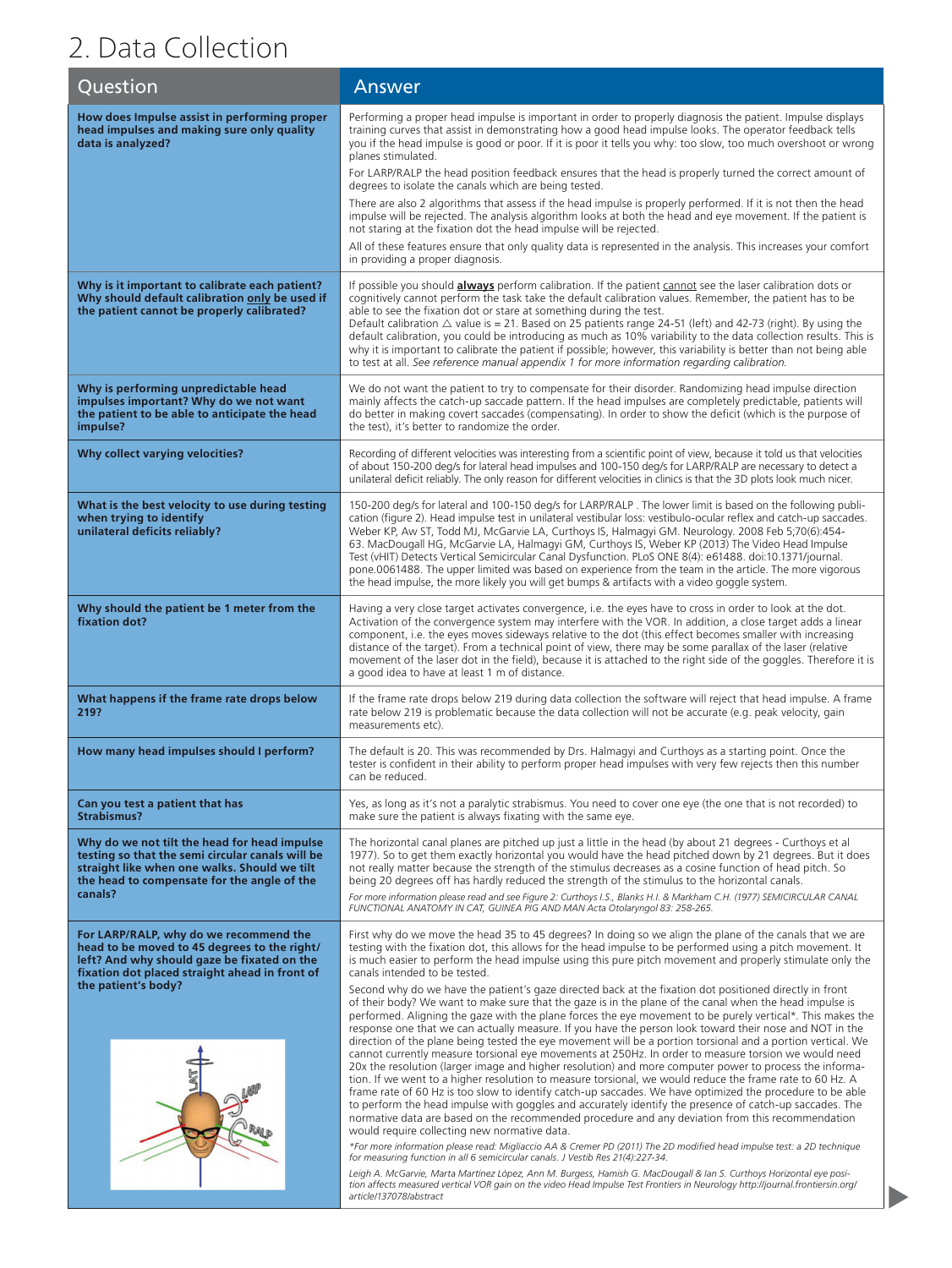#### **Head Position Feedback: What degrees are the yellow and green? Why were these degrees chosen?**



The head position feedback color changes based on the position of the head. The center button determines the 0 point or your reference point. For accurate measurements, the patient's head should be facing straight at the fixation dot and not moving when the center button is clicked. The settings are: 35 to 39.9 degrees displays yellow, 40 to 46.9 displays green and 47 to 49.9 displays yellow. Any other degree will display gray.

The head position feedback is a guide to help you position the patient's head in the optimal range. The head has to be at a minimum of 35 degrees in order to test LARP/RALP. A head impulse at 35 degrees still stimulates a canal (positioned at 45 degrees) with about 98% effectiveness. The problem is that a head impulse at 35 degrees will also stimulate canals in the opposite testing plane (the one you are not testing) with about 17% stimulus magnitude which is significant. The proportion of the response from the canals you are trying to test rolls off slowly (cos) but the proportion of the response from the non test canals rolls off quickly (sin).

Cos of 10deg (the offset between the red and green planes) = 0.98, and sin of 10deg = 0.17 For example an impulse at 30 degrees stimulates these test canals at 97% effectiveness and the non-test canals at 26% magnitude, and at 25 degrees it is 94% effectiveness and 35% magnitude which would make it difficult to interpret the results and determine side of lesion.

In this example delivering a 200deg/s peak head velocity impulse in the 35 deg (red) plane would stimulate the LARP canals with a peak velocity of 196deg/s and the RALP canals with 34deg/s. Head impulses at angles less (or more) than the target 45deg still produce similar stimulation of the tested canals but they also start to stimulate canals that you are not trying to test and that's why testing with the head as close to 45 deg is ideal. This is all based on the assumption that the patient's canals are aligned with these planes at 45 deg. Please see Blanks RHI, Curthoys IS & Markham CH (1975) Planar Relationship of the Semicircular Canals in Man Acta Otolaryngol 80:185-196.

Remember 35 degrees is the minimum and 45 degrees the ideal angle for performing LARP and RALP. Watch the real time trace. Only the head trace which is in bold (the one you are testing) should be moving. The other 2 should remain fairly flat. If both the blue and pink head traces are moving you have moved the patient's nose toward the center or are performing your head impulses toward the nose, and the canals are no longer isolated. If this is occurring you will see an orange light in the operator feedback and the message will display "Wrong planes stimulated".

### 3. Data Analysis

| Question                                                              | Answer                                                                                                                                                                                                                                                                                                                                                                                                                                                                                                                                                                                                                                                                                                                                                                                                              |
|-----------------------------------------------------------------------|---------------------------------------------------------------------------------------------------------------------------------------------------------------------------------------------------------------------------------------------------------------------------------------------------------------------------------------------------------------------------------------------------------------------------------------------------------------------------------------------------------------------------------------------------------------------------------------------------------------------------------------------------------------------------------------------------------------------------------------------------------------------------------------------------------------------|
| What is the difference between overt and<br>covert catch-up saccades? | • Overt – occur after the head movement and can sometimes be seen using visual observation<br>• Covert – occur during the head movement and cannot be seen using visual observation                                                                                                                                                                                                                                                                                                                                                                                                                                                                                                                                                                                                                                 |
| Where did the default normative data cutoffs<br>come from?            | When Impulse was first released we utilized the published lateral data previously collected by our Australian<br>collaborators at University of Sydney*. Based on this data 0.6 was the appropriate choice. MacDougal<br>HG, Weber KP et al (2009) The video head impulse test: Diagnostic accuracy in peripheral vestibulopathy.<br>Neurology 73:1134-1141.                                                                                                                                                                                                                                                                                                                                                                                                                                                        |
|                                                                       | During the process of preparing the OTOSuite Vestibular software for release we had to determine what<br>the cutoff between "normal" and "unilateral loss" overlay on the gain graph should be for LARP/RALP. In<br>doing so, we decided to relook at the data for Lateral as well. We collected data for all 6 canals on a larger<br>dataset of 29 normal subjects and sent the data to Ian Curthoys for analysis. It was determined that a cutoff<br>between "normal" and "unilateral loss" overlay on the gain graph of 0.8 is more appropriate for lateral.<br>The cutoff for LARP/RALP was is at 0.7 The cutoff between "unilateral loss" and "bilateral loss" of 0.1<br>overlay on the gain graph did not change.                                                                                             |
|                                                                       | In 2015 we released age-based normative data for ages 10-99 years old. McGarvie L, Halmagyi M, Curthoys<br>I, MacDougall H. Video head impulse testing – age dependent normative values in healthy subjects. XXVIII<br>Meeting of the Bárány Society, Buenos Aires, Argentina, 25-28 May, 2014. Journal of Vestibular Research<br>24 (2-3), 77.                                                                                                                                                                                                                                                                                                                                                                                                                                                                     |
| What is the difference between the collection<br>and analysis data?   | These are 2 completely separate algorithms. The collection algorithm is on-line (during data collection) and<br>less detailed. These are the numbers that display in the collection window (left/right accepts and rejects) and is<br>displayed in the collection column in the test info window. All the data (not just the accepted collection data)<br>goes thru a second algorithm - the Analysis algorithm and this is more detailed and off-line and the results are<br>displayed in the analysis column in the test info window and what is included in the 2D and 3D analysis. The<br>numbers for the collection and analysis may not always add up to the same number because the raw data is<br>being analyzed twice by 2 different algorithms. See the reference manual appendix 2 for more information. |
| Why would the collection number be larger<br>than the analysis?       | Due to the way impulses are found (peak detection in analysis vs velocity threshold in collection), if the<br>operator performs an impulse with a peak of around 50deg/sec, this impulse will be counted by collection,<br>but may not be counted by analysis.                                                                                                                                                                                                                                                                                                                                                                                                                                                                                                                                                      |
| Why would the analysis number be larger than<br>the collection?       | Collection impulses are 250 samples and analysis impulses are 175 samples, there is a small window<br>whereby if you perform two impulses quickly between 100 and 200 samples apart, the collection code will<br>see this as one impulse, and the analysis code might see it as two impulses. It is important to perform the<br>head impulse wait and look to verify that your head impulse matches the training curve and the operator<br>feedback is green.                                                                                                                                                                                                                                                                                                                                                       |
| Why am I getting high gain values?                                    | High gain values could be one or a result of a combination of the below issues.                                                                                                                                                                                                                                                                                                                                                                                                                                                                                                                                                                                                                                                                                                                                     |
|                                                                       | 1) Slippage of the goggles - make sure strap is very snug, that the cable from the goggles is clipped to the<br>patient's right shoulder or collar with some slack, and there are not gaps between the foam cushion and<br>the patient's face. See section 3.4 of the user quide for pics of a good and poor goggle placement. You can<br>also access the reference manual from the bottom left corner of the software. Do not touch the goggles or<br>strap when performing head impulses.                                                                                                                                                                                                                                                                                                                         |
|                                                                       | 2) Patient is too close to the fixation dot - If they are closer than 1 meter you will see increased gains due to<br>convergence of the eyes. VOR gains will go up with close distances. Never stand in front of the patient and<br>have them fixate on your nose when using ICS Impulse. This method of testing will result in higher gains.                                                                                                                                                                                                                                                                                                                                                                                                                                                                       |
|                                                                       | 3) If you have ruled out 1 & 2, it could be that the patient has Meniere's. See Manzari et al. Rapid fluctuations<br>in dynamic semicircular canal function in early Meniere's disease Eur Arch Otorhinolaryngol 14 Dec 2010.                                                                                                                                                                                                                                                                                                                                                                                                                                                                                                                                                                                       |